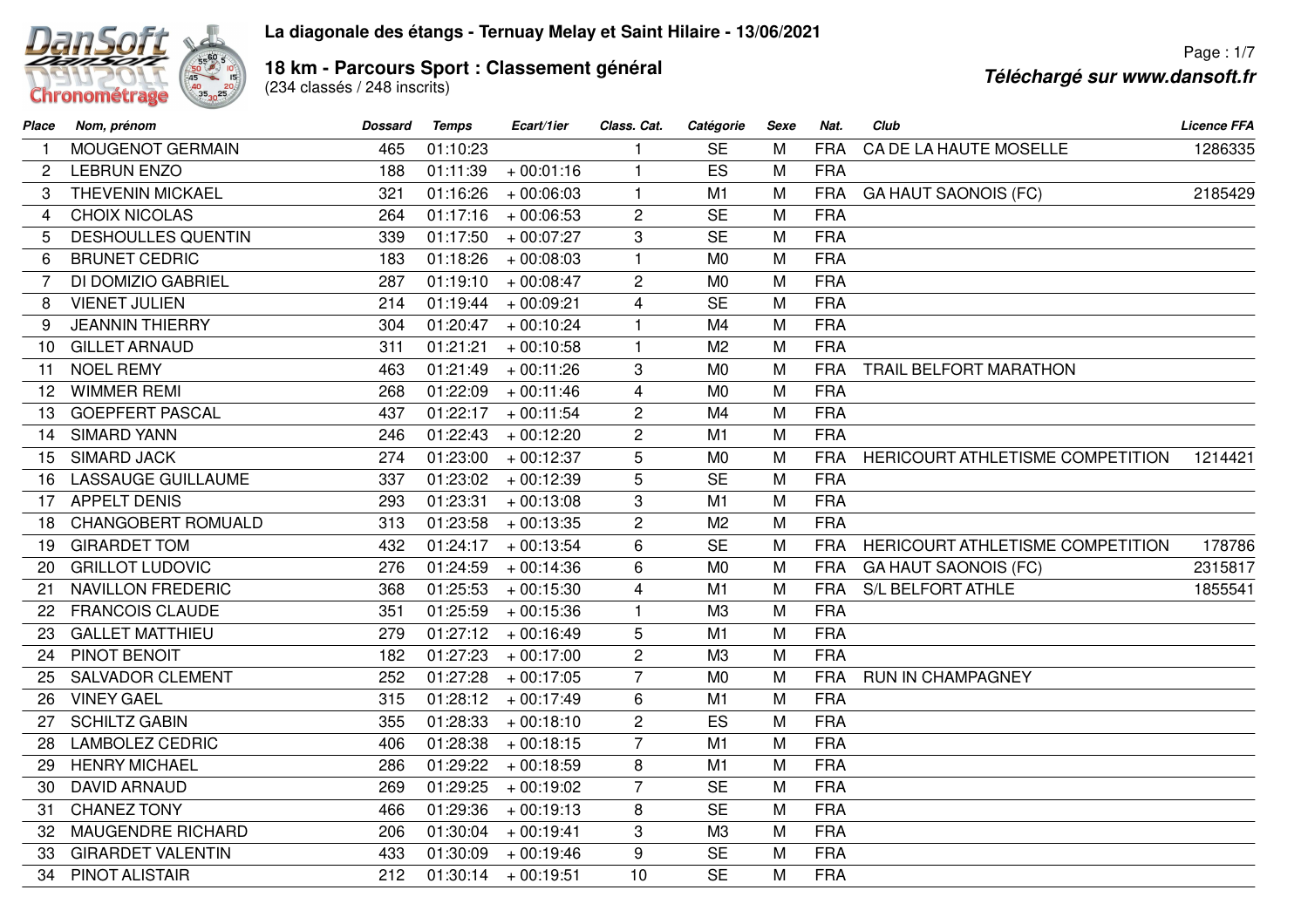

Page : 2/7**Téléchargé sur www.dansoft.fr**

| Place | Nom, prénom              | <b>Dossard</b> | <b>Temps</b> | Ecart/1ier  | Class. Cat.    | Catégorie      | Sexe | Nat.       | Club                        | <b>Licence FFA</b> |
|-------|--------------------------|----------------|--------------|-------------|----------------|----------------|------|------------|-----------------------------|--------------------|
| 35    | <b>SECLET ELVIS</b>      | 435            | 01:30:19     | $+00:19:56$ | 9              | M1             | M    | <b>FRA</b> |                             |                    |
| 36    | <b>MOREL NICOLAS</b>     | 227            | 01:30:28     | $+00:20:05$ | 10             | M1             | M    | <b>FRA</b> |                             |                    |
| 37    | <b>DURAND ALAIN</b>      | 309            | 01:30:44     | $+00:20:21$ | $\overline{4}$ | M3             | M    | <b>FRA</b> | <b>GA HAUT SAONOIS (FC)</b> | 247367             |
| 38    | <b>DEMESY ALEXANDRE</b>  | 335            | 01:31:38     | $+00:21:15$ | 8              | M <sub>0</sub> | M    | <b>FRA</b> |                             |                    |
| 39    | <b>THUILLIER CYRIL</b>   | 199            | 01:31:55     | $+00:21:32$ | 11             | M <sub>1</sub> | M    | <b>FRA</b> | <b>SG HERICOURT</b>         | 1693537            |
| 40    | PICOCHE LAURANE          | 273            | 01:32:05     | $+00:21:42$ | $\mathbf{1}$   | M <sub>0</sub> | F    | <b>FRA</b> |                             |                    |
| 41    | ROBINET JEAN MICHEL      | 333            | 01:32:10     | $+00:21:47$ | $\mathbf{1}$   | M <sub>5</sub> | M    | <b>FRA</b> |                             |                    |
| 42    | <b>FARNIER LIONEL</b>    | 232            | 01:32:47     | $+00:22:24$ | 3              | M <sub>2</sub> | M    | <b>FRA</b> |                             |                    |
| 43    | <b>RICHARD GUILLAUME</b> | 226            | 01:33:05     | $+00:22:42$ | 9              | M <sub>0</sub> | M    | <b>FRA</b> |                             |                    |
| 44    | <b>CORNU SEBASTIEN</b>   | 272            | 01:33:14     | $+00:22:51$ | 12             | M1             | M    | <b>FRA</b> |                             |                    |
| 45    | PERRY GAEL               | 253            | 01:33:21     | $+00:22:58$ | 5              | M3             | M    | <b>FRA</b> |                             |                    |
| 46    | <b>FAIVRE GREGORY</b>    | 299            | 01:33:25     | $+00:23:02$ | 13             | M <sub>1</sub> | M    | <b>FRA</b> | <b>GA HAUT SAONOIS (FC)</b> | 1962474            |
| 47    | <b>ROGNON YVAN</b>       | 417            | 01:33:28     | $+00:23:05$ | 14             | M1             | M    | <b>FRA</b> | <b>CHAUFFE LA SEMELLE</b>   |                    |
| 48    | NARJOZ CYRIL             | 454            | 01:33:39     | $+00:23:16$ | 6              | M3             | M    | <b>FRA</b> | <b>VESOUL MARATHON</b>      |                    |
| 49    | <b>LAMBERT JULIEN</b>    | 363            | 01:33:48     | $+00:23:25$ | 10             | M <sub>0</sub> | M    | <b>FRA</b> |                             |                    |
| 50    | <b>SANGLARD CYRILLE</b>  | 336            | 01:33:56     | $+00:23:33$ | $\overline{4}$ | M <sub>2</sub> | M    | <b>FRA</b> |                             |                    |
| 51    | THIERRY SEBASTIEN        | 343            | 01:34:06     | $+00:23:43$ | 11             | <b>SE</b>      | M    | <b>FRA</b> |                             |                    |
| 52    | <b>BAVEREL DAMIEN</b>    | 416            | 01:34:13     | $+00:23:50$ | 12             | <b>SE</b>      | M    | <b>FRA</b> |                             |                    |
| 53    | <b>DAVAL GILLES</b>      | 224            | 01:34:15     | $+00:23:52$ | 13             | <b>SE</b>      | M    | <b>FRA</b> |                             |                    |
| 54    | <b>VERDIERE FRANCIS</b>  | 256            | 01:34:26     | $+00:24:03$ | 3              | M4             | M    | <b>FRA</b> |                             |                    |
| 55    | PETITCOLIN CLEMENT       | 228            | 01:34:38     | $+00:24:15$ | 14             | <b>SE</b>      | M    | <b>FRA</b> |                             |                    |
| 56    | PRADIER JULIEN           | 462            | 01:34:44     | $+00:24:21$ | 11             | M <sub>0</sub> | M    | <b>FRA</b> |                             |                    |
| 57    | PETITJEAN DAVID          | 243            | 01:34:50     | $+00:24:27$ | 5              | M <sub>2</sub> | M    | <b>FRA</b> |                             |                    |
| 58    | <b>REIGNEY MICKAEL</b>   | 229            | 01:35:00     | $+00:24:37$ | 15             | M1             | M    | <b>FRA</b> | <b>GA HAUT SAONOIS (FC)</b> | 2334451            |
| 59    | <b>MANGEL LUDOVIC</b>    | 338            | 01:35:31     | $+00:25:08$ | 6              | M <sub>2</sub> | M    | <b>FRA</b> | CA DE LA HAUTE MOSELLE      | 120484             |
| 60    | <b>LORRAIN YOANN</b>     | 198            | 01:36:08     | $+00:25:45$ | $\overline{7}$ | M <sub>2</sub> | M    | <b>FRA</b> | <b>SG HERICOURT</b>         | 1968185            |
| 61    | <b>COURBOILLET ERIC</b>  | 330            | 01:36:14     | $+00:25:51$ | $\overline{7}$ | M3             | M    | <b>FRA</b> |                             |                    |
| 62    | <b>ROY YANN</b>          | 249            | 01:36:30     | $+00:26:07$ | 16             | M1             | M    | <b>FRA</b> | RUN IN CHAMPAGNEY           |                    |
| 63    | PAGLIUCA SERGE           | 366            | 01:37:21     | $+00:26:58$ | $\overline{2}$ | M <sub>5</sub> | M    | <b>FRA</b> | LES ENFANTS DU VALLONS      |                    |
| 64    | <b>URBANIK FABIEN</b>    | 332            | 01:37:32     | $+00:27:09$ | 12             | M <sub>0</sub> | M    | <b>FRA</b> | <b>GA HAUT SAONOIS (FC)</b> |                    |
| 65    | <b>BICHET JEREMIE</b>    | 261            | 01:37:49     | $+00:27:26$ | 13             | M <sub>0</sub> | M    | <b>FRA</b> | <b>GA HAUT SAONOIS (FC)</b> | 2278513            |
| 66    | <b>GROSJEAN BENOIT</b>   | 248            | 01:37:53     | $+00:27:30$ | 14             | M <sub>0</sub> | M    | <b>FRA</b> |                             |                    |
| 67    | <b>GONET FLORENT</b>     | 365            | 01:38:13     | $+00:27:50$ | 8              | M <sub>3</sub> | M    | <b>FRA</b> |                             |                    |
|       | 68 ARGILLI JULIA         | 423            | 01:38:15     | $+00:27:52$ | $\mathbf{1}$   | <b>SE</b>      | F    | <b>FRA</b> | <b>GA HAUT SAONOIS (FC)</b> | 2256957            |
|       |                          |                |              |             |                |                |      |            |                             |                    |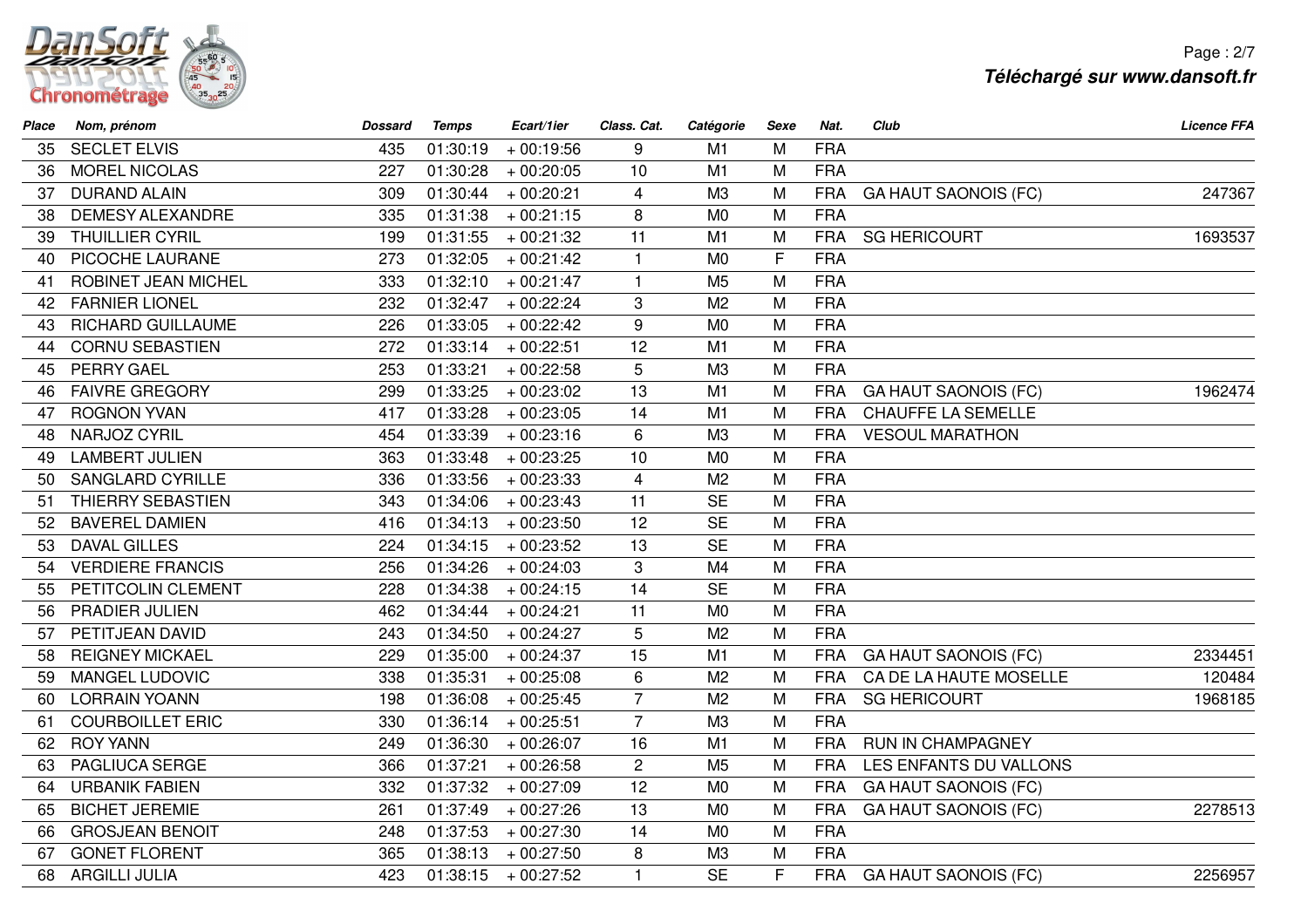

Page : 3/7**Téléchargé sur www.dansoft.fr**

| Place | Nom, prénom                   | <b>Dossard</b> | <b>Temps</b> | Ecart/1ier  | Class. Cat.  | Catégorie      | Sexe | Nat.       | Club                        | <b>Licence FFA</b> |
|-------|-------------------------------|----------------|--------------|-------------|--------------|----------------|------|------------|-----------------------------|--------------------|
| 69.   | <b>BARRANCO EMMANUEL</b>      | 405            | 01:38:26     | $+00:28:03$ | 9            | M3             | M    | <b>FRA</b> |                             |                    |
| 70    | <b>COIN CHARLY</b>            | 210            | 01:38:30     | $+00:28:07$ | 17           | M <sub>1</sub> | M    | <b>FRA</b> | <b>SCIED</b>                |                    |
| 71    | <b>LEUVREY JULIEN</b>         | 230            | 01:38:45     | $+00:28:22$ | 18           | M <sub>1</sub> | M    | <b>FRA</b> | <b>GA HAUT SAONOIS (FC)</b> | 2178196            |
| 72    | <b>GUILLIER NORBERT</b>       | 215            | 01:38:56     | $+00:28:33$ | 19           | M1             | M    | <b>FRA</b> |                             |                    |
| 73    | <b>VANCON THOMAS</b>          | 218            | 01:39:13     | $+00:28:50$ | 15           | M <sub>0</sub> | M    | <b>FRA</b> |                             |                    |
| 74    | <b>CHARTIER THOMAS</b>        | 219            | 01:39:41     | $+00:29:18$ | 15           | <b>SE</b>      | M    | <b>FRA</b> |                             |                    |
| 75    | <b>GRANDGIRARD CHRISTOPHE</b> | 238            | 01:40:03     | $+00:29:40$ | 10           | M <sub>3</sub> | M    | <b>FRA</b> |                             |                    |
| 76    | <b>PERRIN FABRICE</b>         | 307            | 01:40:03     | $+00:29:40$ | 11           | M3             | M    | <b>FRA</b> |                             |                    |
| 77    | <b>FOUGEROUSE MICHAEL</b>     | 259            | 01:40:05     | $+00:29:42$ | 8            | M <sub>2</sub> | M    | <b>FRA</b> |                             |                    |
| 78    | <b>ANDREY GAEL</b>            | 414            | 01:40:09     | $+00:29:46$ | 16           | M <sub>0</sub> | M    | <b>FRA</b> |                             |                    |
| 79    | <b>DZIUBA BRICE</b>           | 364            | 01:40:26     | $+00:30:03$ | 16           | <b>SE</b>      | M    | <b>FRA</b> |                             |                    |
| 80    | SAILLEY JEAN PHILIPPE         | 186            | 01:40:32     | $+00:30:09$ | 9            | M <sub>2</sub> | M    | <b>FRA</b> | CA DE LA HAUTE MOSELLE      | 1995134            |
| 81    | <b>VARGA LAURENT</b>          | 459            | 01:40:37     | $+00:30:14$ | 10           | M <sub>2</sub> | M    | <b>FRA</b> |                             |                    |
| 82    | <b>BUL YVES</b>               | 350            | 01:40:56     | $+00:30:33$ | 17           | M <sub>0</sub> | M    | <b>FRA</b> |                             |                    |
| 83    | <b>FRANCOIS SEBASTIEN</b>     | 345            | 01:41:02     | $+00:30:39$ | 11           | M <sub>2</sub> | M    | <b>FRA</b> | TEAM CHAUX LA LOTIERE       |                    |
| 84    | <b>BRASLERET FABRICE</b>      | 329            | 01:41:05     | $+00:30:42$ | 12           | M <sub>3</sub> | M    | <b>FRA</b> | AILLONCOURT TOUJOURS        |                    |
| 85    | <b>DUBAT BENJAMIN</b>         | 308            | 01:41:19     | $+00:30:56$ | 18           | M <sub>0</sub> | M    | <b>FRA</b> |                             |                    |
| 86    | <b>JEANMOUGIN XAVIER</b>      | 340            | 01:41:25     | $+00:31:02$ | 19           | M <sub>0</sub> | M    | <b>FRA</b> | <b>GA HAUT SAONOIS (FC)</b> | 2202224            |
| 87    | <b>GAUER DANIEL</b>           | 418            | 01:41:39     | $+00:31:16$ | $\mathbf{1}$ | M <sub>6</sub> | M    | <b>FRA</b> | S/L BELFORT ATHLE           | 278493             |
| 88    | <b>SIRVEAUX PATRICIA</b>      | 205            | 01:41:50     | $+00:31:27$ | $\mathbf{1}$ | M <sub>3</sub> | F    | <b>FRA</b> | CA DE LA HAUTE MOSELLE      | 1960435            |
| 89    | <b>SARRE MICKAEL</b>          | 177            | 01:41:51     | $+00:31:28$ | 20           | M1             | M    | <b>FRA</b> |                             |                    |
| 90    | <b>BONNAUD NICOLAD</b>        | 282            | 01:41:53     | $+00:31:30$ | 21           | M1             | M    | <b>FRA</b> |                             |                    |
| 91    | <b>VANSON JEAN PAUL</b>       | 436            | 01:42:11     | $+00:31:48$ | 12           | M <sub>2</sub> | M    | <b>FRA</b> | CA DE LA HAUTE MOSELLE      | 2052258            |
| 92    | <b>LECOLINET DAVID</b>        | 291            | 01:42:29     | $+00:32:06$ | 13           | M <sub>2</sub> | M    | <b>FRA</b> |                             |                    |
| 93    | <b>CREUSOT REMY</b>           | 225            | 01:42:45     | $+00:32:22$ | 17           | <b>SE</b>      | M    | <b>FRA</b> |                             |                    |
| 94    | <b>DUPONT CHRISTOPHE</b>      | 235            | 01:42:50     | $+00:32:27$ | 20           | M <sub>0</sub> | M    | <b>FRA</b> |                             |                    |
| 95    | <b>VANDEWALLE STEPHANE</b>    | 325            | 01:43:03     | $+00:32:40$ | 14           | M <sub>2</sub> | M    | <b>FRA</b> |                             |                    |
| 96    | <b>FILLARD HELENE</b>         | 326            | 01:43:10     | $+00:32:47$ | $\mathbf{1}$ | M <sub>2</sub> | F    | <b>FRA</b> | S/L ASM ISLE SUR LE DOUBS   | 2174179            |
| 97    | <b>JEUDY STEPHANE</b>         | 341            | 01:43:16     | $+00:32:53$ | 22           | M1             | M    | <b>FRA</b> |                             |                    |
| 98    | <b>DUCHENE CHRISTOPHE</b>     | 452            | 01:43:16     | $+00:32:53$ | 21           | M <sub>0</sub> | M    | <b>FRA</b> |                             |                    |
| 99    | <b>GEROME ALEXANDRE</b>       | 362            | 01:43:52     | $+00:33:29$ | 18           | <b>SE</b>      | M    | <b>FRA</b> | <b>PSG</b>                  |                    |
| 100   | <b>METZGER CHRISTOPHE</b>     | 187            | 01:44:03     | $+00:33:40$ | 15           | M <sub>2</sub> | M    | <b>FRA</b> | CSA BA116                   |                    |
| 101   | <b>BERGER JULIEN</b>          | 320            | 01:44:17     | $+00:33:54$ | 19           | <b>SE</b>      | M    | <b>FRA</b> |                             |                    |
|       | 102 ENGUEHARD SYLVAIN         | 255            | 01:44:26     | $+00:34:03$ | 23           | M1             | M    | <b>FRA</b> |                             |                    |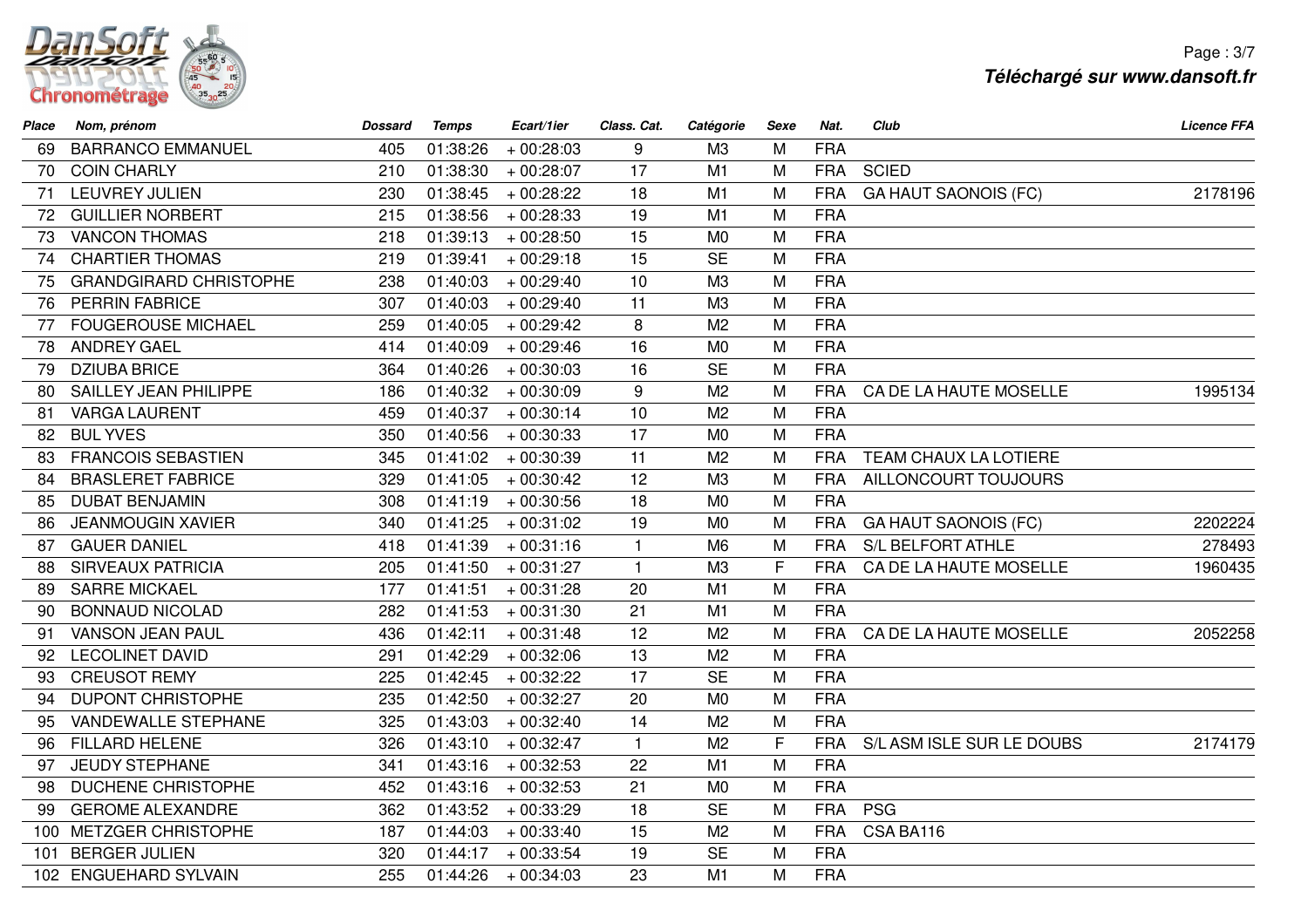

Page : 4/7**Téléchargé sur www.dansoft.fr**

| Place | Nom, prénom                  | <b>Dossard</b> | <b>Temps</b> | Ecart/1ier  | Class. Cat.    | Catégorie      | Sexe         | Nat.       | Club                        | <b>Licence FFA</b> |
|-------|------------------------------|----------------|--------------|-------------|----------------|----------------|--------------|------------|-----------------------------|--------------------|
|       | 103 NERVO PASCAL             | 254            | 01:44:51     | $+00:34:28$ | 3              | M <sub>5</sub> | M            | <b>FRA</b> |                             |                    |
|       | 104 LEUVREY FANNY            | 231            | 01:45:27     | $+00:35:04$ | $\mathbf{1}$   | M1             | F            | <b>FRA</b> | <b>GA HAUT SAONOIS (FC)</b> | 2178191            |
|       | 105 VANCON VALENTIN          | 202            | 01:45:39     | $+00:35:16$ | 20             | <b>SE</b>      | M            | <b>FRA</b> |                             |                    |
|       | 106 VINCENT OLIVIER          | 349            | 01:45:48     | $+00:35:25$ | 16             | M <sub>2</sub> | M            | <b>FRA</b> |                             |                    |
|       | 107 GREZEL FLORIAN           | 361            | 01:45:50     | $+00:35:27$ | 21             | <b>SE</b>      | M            | <b>FRA</b> |                             |                    |
|       | 108 SAYMAZ KUDRET            | 412            | 01:45:55     | $+00:35:32$ | 24             | M1             | M            | <b>FRA</b> |                             |                    |
|       | 109 BOHEME TRISTAN           | 192            | 01:45:56     | $+00:35:33$ | 22             | M <sub>0</sub> | M            | <b>FRA</b> |                             |                    |
|       | 110 BAUMGARTNER PHILIPPE     | 461            | 01:46:03     | $+00:35:40$ | 4              | M <sub>4</sub> | M            | <b>FRA</b> |                             |                    |
|       | 111 GROSJEAN ROMAIN          | 358            | 01:46:19     | $+00:35:56$ | 22             | <b>SE</b>      | M            | <b>FRA</b> |                             |                    |
|       | 112 PHILIPPOT LEPARLIER HUGO | 431            | 01:46:26     | $+00:36:03$ | 3              | ES             | M            | <b>FRA</b> |                             |                    |
|       | 113 JANIN BENOIT             | 288            | 01:46:30     | $+00:36:07$ | 23             | M <sub>0</sub> | M            | <b>FRA</b> |                             |                    |
|       | 114 RAYMOND PHILIPPE         | 191            | 01:47:10     | $+00:36:47$ | $\mathbf{2}$   | M <sub>6</sub> | M            | <b>FRA</b> | CSA BA116                   |                    |
|       | 115 DUPONT EMMANUEL          | 234            | 01:47:22     | $+00:36:59$ | 24             | M <sub>0</sub> | M            | <b>FRA</b> |                             |                    |
|       | 116 EGREMY PHILIPPE          | 407            | 01:47:36     | $+00:37:13$ | 13             | M3             | M            | <b>FRA</b> |                             |                    |
|       | 117 FERRET FREDERIC          | 415            | 01:47:39     | $+00:37:16$ | 25             | M1             | M            | <b>FRA</b> |                             |                    |
|       | 118 COSTA MIGUEL             | 303            | 01:47:51     | $+00:37:28$ | 17             | M <sub>2</sub> | M            | <b>FRA</b> | <b>L'EXTRAORDINAIRE 21</b>  |                    |
|       | 119 COSTA LAETITIA           | 302            | 01:47:51     | $+00:37:28$ | $\overline{2}$ | M <sub>2</sub> | F            | <b>FRA</b> | <b>L'EXTRAORDINAIRE 21</b>  |                    |
|       | 120 BENIGUEL STEPHANE        | 237            | 01:48:10     | $+00:37:47$ | 14             | M3             | M            | <b>FRA</b> | CSA BA116                   |                    |
|       | 121 LARGET CELINE            | 324            | 01:48:30     | $+00:38:07$ | $\overline{2}$ | M1             | $\mathsf{F}$ | <b>FRA</b> |                             |                    |
|       | 122 VIARD MARC               | 323            | 01:48:30     | $+00:38:07$ | 18             | M <sub>2</sub> | M            | <b>FRA</b> |                             |                    |
|       | 123 SCHEUBEL PIERRE          | 284            | 01:48:37     | $+00:38:14$ | 5              | M4             | M            | <b>FRA</b> |                             |                    |
|       | 124 CHEVALME PASCAL          | 413            | 01:48:41     | $+00:38:18$ | 19             | M <sub>2</sub> | M            | <b>FRA</b> |                             |                    |
|       | 125 LORRAIN CHRISTELLE       | 197            | 01:48:42     | $+00:38:19$ | 3              | M1             | F            | <b>FRA</b> | <b>SG HERICOURT</b>         | 2081234            |
|       | 126 LAMY GUILLAUME           | 425            | 01:48:46     | $+00:38:23$ | 23             | <b>SE</b>      | M            | <b>FRA</b> |                             |                    |
|       | 127 MESCHBERGER JULIEN       | 440            | 01:48:54     | $+00:38:31$ | 24             | <b>SE</b>      | M            | <b>FRA</b> |                             |                    |
|       | 128 MARCHISET ANTHONY        | 319            | 01:48:55     | $+00:38:32$ | 25             | <b>SE</b>      | M            | <b>FRA</b> |                             |                    |
|       | 129 VINCENT ESTELLE          | 408            | 01:48:56     | $+00:38:33$ | 3              | M <sub>2</sub> | F            | <b>FRA</b> |                             |                    |
|       | 130 CORBERAND PASCAL         | 460            | 01:48:57     | $+00:38:34$ | 6              | M4             | M            | <b>FRA</b> |                             |                    |
| 131.  | <b>GUENOT VALENTIN</b>       | 176            | 01:48:57     | $+00:38:34$ | 4              | ES             | M            | <b>FRA</b> |                             |                    |
|       | 132 TABOUROT ELISE           | 430            | 01:49:00     | $+00:38:37$ | $\overline{4}$ | M1             | F            | <b>FRA</b> | <b>SG HERICOURT</b>         | 1940754            |
|       | 133 GUERY VINCENT            | 342            | 01:49:10     | $+00:38:47$ | 25             | M <sub>0</sub> | M            | <b>FRA</b> |                             |                    |
|       | 134 MERCIER CLAUDE           | 352            | 01:49:48     | $+00:39:25$ | 3              | M <sub>6</sub> | M            | <b>FRA</b> | SAM PARIS 12                | 686365             |
|       | 135 CHERET CAROLINE          | 334            | 01:49:56     | $+00:39:33$ | 5              | M1             | F            | <b>FRA</b> | <b>GA HAUT SAONOIS (FC)</b> | 1925429            |
|       | 136 ROESLIN STEPHANE         | 356            | 01:50:16     | $+00:39:53$ | 20             | M <sub>2</sub> | M            | <b>FRA</b> |                             |                    |
|       |                              |                |              |             |                |                |              |            |                             |                    |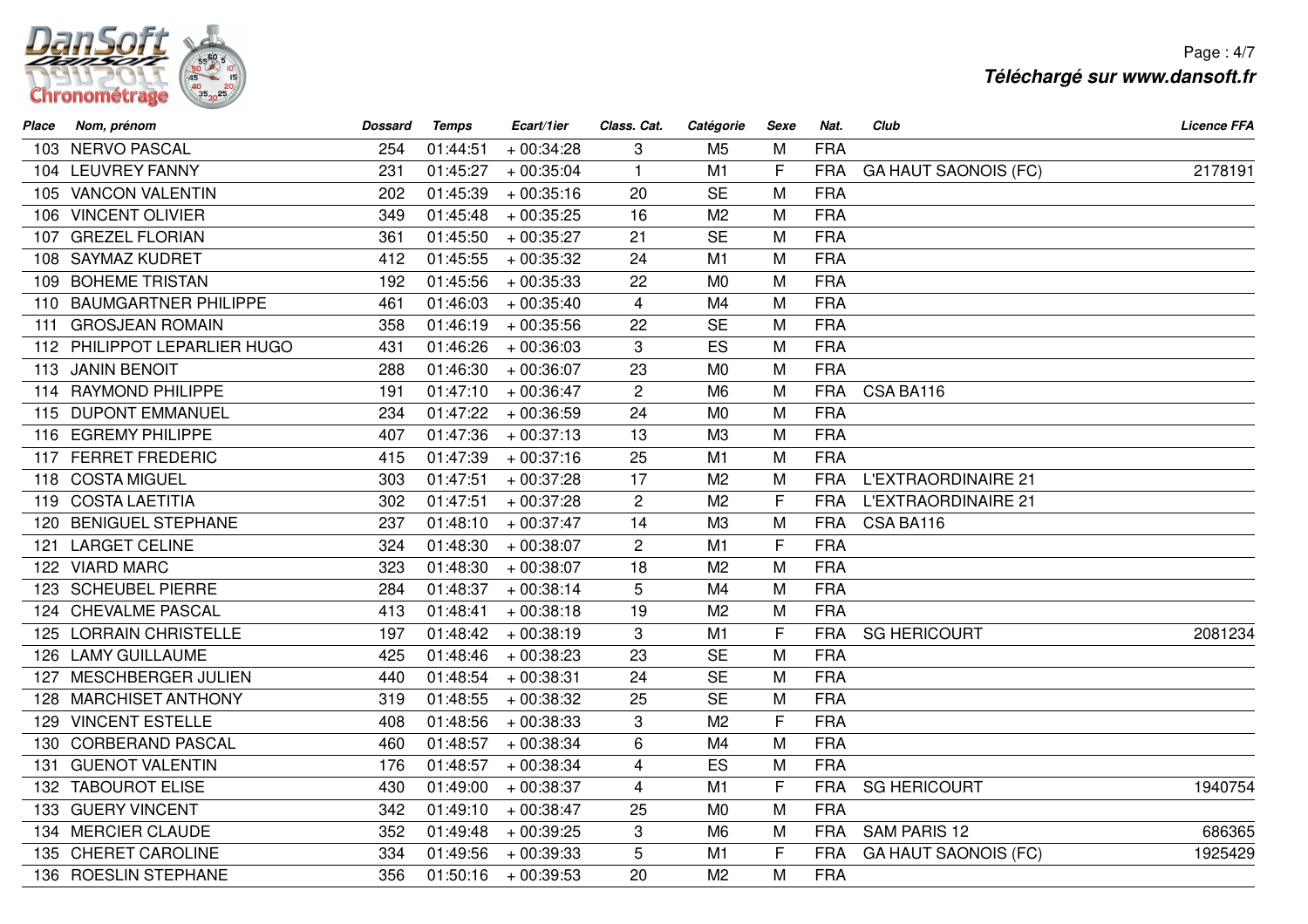

| Place | Nom, prénom               | <b>Dossard</b> | <b>Temps</b> | Ecart/1ier  | Class. Cat.    | Catégorie      | Sexe         | Nat.       | Club                                         | <b>Licence FFA</b> |
|-------|---------------------------|----------------|--------------|-------------|----------------|----------------|--------------|------------|----------------------------------------------|--------------------|
|       | 137 LOIGEROT CAROLE       | 201            | 01:50:36     | $+00:40:13$ | $\overline{c}$ | <b>SE</b>      | F            | <b>FRA</b> |                                              |                    |
| 138   | <b>WEINBERGER JULIE</b>   | 209            | 01:50:59     | $+00:40:36$ | 3              | <b>SE</b>      | F            | <b>FRA</b> | <b>GA HAUT SAONOIS (FC)</b>                  | 2267328            |
|       | 139 ALKHATIB ALI          | 316            | 01:51:04     | $+00:40:41$ | 21             | M <sub>2</sub> | M            | <b>FRA</b> |                                              |                    |
|       | 140 RAHMEH FREDERIC       | 283            | 01:51:11     | $+00:40:48$ | $\overline{7}$ | M4             | M            | <b>FRA</b> |                                              |                    |
| 141   | <b>BALLAY RAPHAEL</b>     | 262            | 01:51:13     | $+00:40:50$ | 22             | M <sub>2</sub> | M            | <b>FRA</b> |                                              |                    |
|       | 142 VIEUXMAIRE DIDIER     | 184            | 01:51:30     | $+00:41:07$ | 23             | M <sub>2</sub> | M            | <b>FRA</b> |                                              |                    |
|       | 143 CARDOT FABIEN         | 236            | 01:51:59     | $+00:41:36$ | 26             | M1             | M            | <b>FRA</b> | RUN IN CHAMPAGNEY                            |                    |
|       | 144 FURY STEPHANE         | 211            | 01:52:09     | $+00:41:46$ | 26             | M <sub>0</sub> | M            | <b>FRA</b> | <b>SCIED</b>                                 |                    |
|       | 145 CREUSOT REGIS         | 300            | 01:52:15     | $+00:41:52$ | 27             | M <sub>0</sub> | M            | <b>FRA</b> |                                              |                    |
|       | 146 VINEY MATHIEU         | 203            | 01:52:48     | $+00:42:25$ | 28             | M <sub>0</sub> | M            | <b>FRA</b> |                                              |                    |
|       | 147 VALDENAIRE XAVIER     | 223            | 01:52:50     | $+00:42:27$ | 27             | M1             | M            | <b>FRA</b> | S/L ATHLE VOSGES LE THILLOT HAUTE MOSE920629 |                    |
| 148   | LE SANT MICKAEL           | 267            | 01:52:52     | $+00:42:29$ | 29             | M <sub>0</sub> | M            | <b>FRA</b> |                                              |                    |
|       | 149 GRUT JONATHAN         | 216            | 01:53:38     | $+00:43:15$ | 26             | <b>SE</b>      | M            | <b>FRA</b> | <b>GA HAUT SAONOIS (FC)</b>                  | 2267331            |
|       | 150 PITOUN JEROME         | 217            | 01:53:52     | $+00:43:29$ | 24             | M <sub>2</sub> | M            | <b>FRA</b> |                                              |                    |
| 151   | <b>STEHLIN PIERRE</b>     | 322            | 01:53:54     | $+00:43:31$ | 8              | M4             | M            | <b>FRA</b> | <b>SG HERICOURT</b>                          | 603210             |
|       | 152 RENAUD ALAIN          | 348            | 01:53:58     | $+00:43:35$ | 15             | M3             | M            | <b>FRA</b> |                                              |                    |
|       | 153 MECHIN DOMINIQUE      | 429            | 01:54:07     | $+00:43:44$ | $\overline{4}$ | M <sub>5</sub> | M            | <b>FRA</b> |                                              |                    |
|       | 154 CUINET BRUNO          | 179            | 01:54:21     | $+00:43:58$ | 16             | M <sub>3</sub> | M            | <b>FRA</b> |                                              |                    |
|       | 155 VION ALEXIS           | 251            | 01:54:25     | $+00:44:02$ | 25             | M <sub>2</sub> | M            | <b>FRA</b> | RUN IN CHAMPAGNEY                            |                    |
|       | 156 DIDIER JEROME         | 357            | 01:54:32     | $+00:44:09$ | 27             | <b>SE</b>      | M            | <b>FRA</b> |                                              |                    |
|       | 157 MASNADA NATHALIE      | 247            | 01:54:38     | $+00:44:15$ | $6\phantom{1}$ | M1             | F            | <b>FRA</b> |                                              |                    |
| 158   | <b>TISSERAND CAROLINE</b> | 207            | 01:55:03     | $+00:44:40$ | $\overline{c}$ | M <sub>0</sub> | F            | <b>FRA</b> |                                              |                    |
|       | 159 WECK LINDA            | 208            | 01:55:03     | $+00:44:40$ | $\overline{7}$ | M1             | $\mathsf{F}$ | <b>FRA</b> |                                              |                    |
|       | 160 CUNAT BRUNO           | 250            | 01:55:07     | $+00:44:44$ | 9              | M4             | M            | <b>FRA</b> |                                              |                    |
| 161   | <b>DECRIND VIRGINIE</b>   | 265            | 01:55:18     | $+00:44:55$ | 8              | M1             | $\mathsf{F}$ | <b>FRA</b> | <b>SG HERICOURT</b>                          | 1757231            |
|       | 162 LEDUC YANNICK         | 280            | 01:55:32     | $+00:45:09$ | 26             | M <sub>2</sub> | M            | <b>FRA</b> |                                              |                    |
|       | 163 SEMPIANA CHRISTIAN    | 275            | 01:55:51     | $+00:45:28$ | 27             | M <sub>2</sub> | M            | <b>FRA</b> |                                              |                    |
|       | 164 CROUHY GAEL           | 419            | 01:55:59     | $+00:45:36$ | 30             | M <sub>0</sub> | M            | <b>FRA</b> |                                              |                    |
| 165   | <b>SEGUIN FREDERIC</b>    | 181            | 01:56:03     | $+00:45:40$ | 28             | M1             | M            | <b>FRA</b> | <b>SEGUIN</b>                                |                    |
| 166   | <b>VOISINET VIVIANE</b>   | 347            | 01:56:24     | $+00:46:01$ | 9              | M1             | $\mathsf{F}$ | <b>FRA</b> | <b>COURIR ENSEMBLE A LUXEUIL</b>             |                    |
|       | 167 SARRE VINCENT         | 258            | 01:56:31     | $+00:46:08$ | 28             | M <sub>2</sub> | M            | <b>FRA</b> |                                              |                    |
| 168   | <b>CARAVATI FELIX</b>     | 175            | 01:56:43     | $+00:46:20$ | 17             | M <sub>3</sub> | M            | <b>FRA</b> |                                              |                    |
| 169.  | <b>LAMBOLEY BENJAMIN</b>  | 270            | 01:57:02     | $+00:46:39$ | 29             | M1             | M            | <b>FRA</b> |                                              |                    |
|       | 170 COLNOT FLORENT        | 409            | 01:57:16     | $+00:46:53$ | 31             | M <sub>0</sub> | M            | <b>FRA</b> |                                              |                    |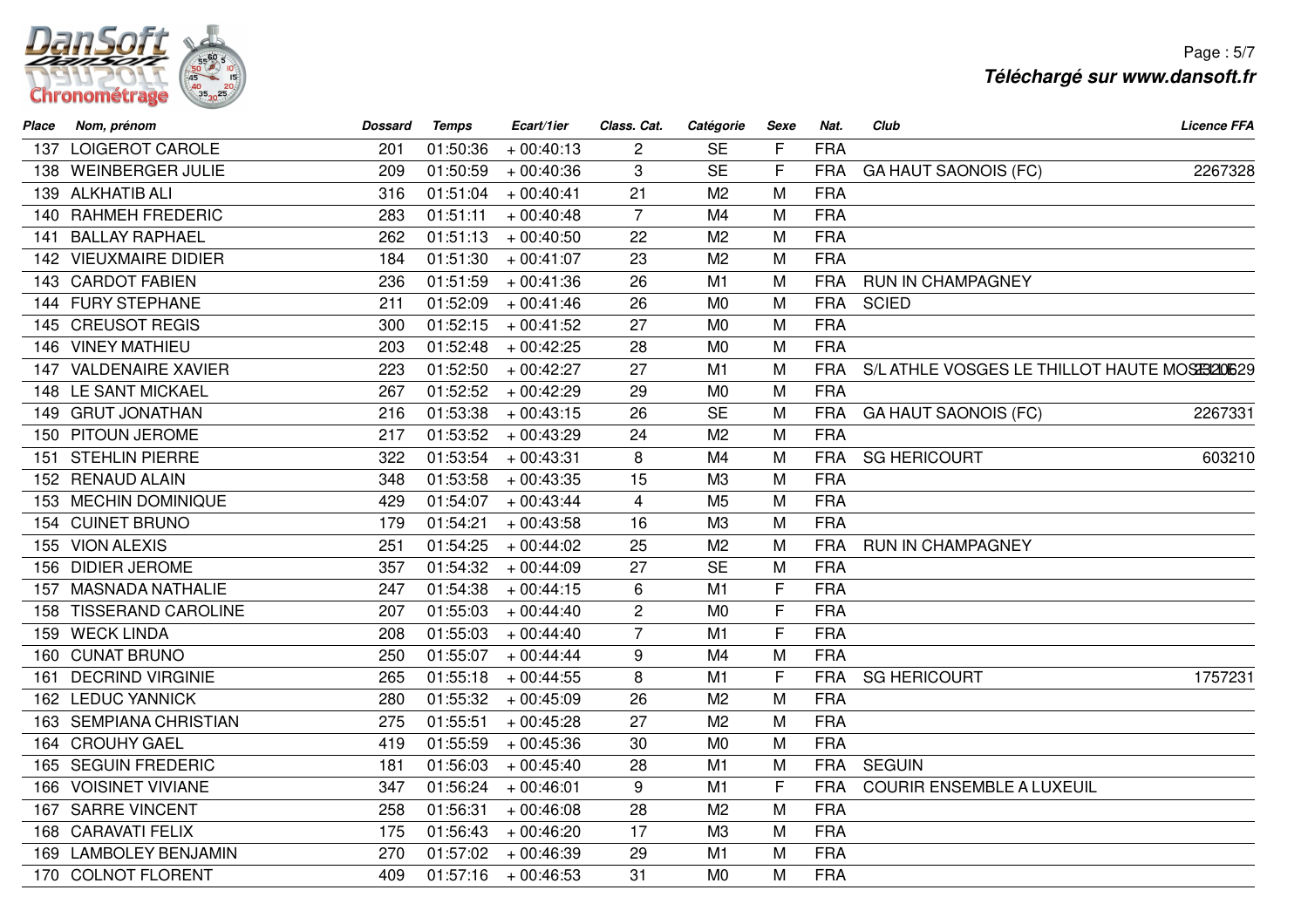

Page : 6/7**Téléchargé sur www.dansoft.fr**

| Place | Nom, prénom                 | <b>Dossard</b> | <b>Temps</b> | Ecart/1ier  | Class. Cat.    | Catégorie      | <b>Sexe</b> | Nat.       | Club                     | <b>Licence FFA</b> |
|-------|-----------------------------|----------------|--------------|-------------|----------------|----------------|-------------|------------|--------------------------|--------------------|
| 171   | <b>COLOMBIN MICKAEL</b>     | 420            | 01:57:28     | $+00:47:05$ | 30             | M1             | M           | <b>FRA</b> |                          |                    |
|       | 172 EUSEBIO VASCO           | 428            | 01:57:35     | $+00:47:12$ | 10             | M4             | M           | <b>FRA</b> |                          |                    |
|       | 173 PESENTI FREDERIC        | 344            | 01:57:40     | $+00:47:17$ | 18             | M3             | M           | <b>FRA</b> |                          |                    |
|       | 174 LASSAUGE CLAIRE         | 318            | 01:57:49     | $+00:47:26$ | $\overline{4}$ | <b>SE</b>      | F           | <b>FRA</b> |                          |                    |
|       | 175 KRONENBERGER FRANCOIS   | 301            | 01:58:12     | $+00:47:49$ | 31             | M1             | M           | <b>FRA</b> |                          |                    |
|       | 176 LAGET DAVID             | 298            | 01:58:30     | $+00:48:07$ | 32             | M1             | M           | <b>FRA</b> |                          |                    |
|       | 177 GROS NICOLAS            | 277            | 01:58:34     | $+00:48:11$ | 33             | M1             | M           | <b>FRA</b> |                          |                    |
|       | 178 GOUJON CHRISTOPHE       | 221            | 01:58:50     | $+00:48:27$ | 19             | M <sub>3</sub> | M           | <b>FRA</b> | MULHOUSE OF RUNNING      |                    |
|       | 179 GREZEL CLEMENT          | 438            | 01:59:10     | $+00:48:47$ | 32             | M <sub>0</sub> | M           | <b>FRA</b> |                          |                    |
|       | 180 HENRY PASCAL            | 178            | 01:59:20     | $+00:48:57$ | 20             | M <sub>3</sub> | M           | <b>FRA</b> |                          |                    |
| 181   | <b>BENIEKHELEF BERTRAND</b> | 354            | 01:59:24     | $+00:49:01$ | 21             | M3             | M           | <b>FRA</b> | <b>RUN IN CHAMPAGNEY</b> |                    |
|       | 182 KIEFFER LAURENT         | 314            | 01:59:55     | $+00:49:32$ | 22             | M3             | M           | <b>FRA</b> |                          |                    |
|       | 183 LAZERA DAVID            | 195            | 02:00:18     | $+00:49:55$ | 34             | M1             | M           | <b>FRA</b> |                          |                    |
|       | 184 VIENNET LUDIVINE        | 196            | 02:00:31     | $+00:50:08$ | 3              | M <sub>0</sub> | F           | <b>FRA</b> |                          |                    |
|       | 185 VILLIETTE WILLIAM       | 360            | 02:00:46     | $+00:50:23$ | 29             | M <sub>2</sub> | M           | <b>FRA</b> | <b>RUNECOTEAM</b>        |                    |
|       | 186 CHARTON ANTHONY         | 424            | 02:01:15     | $+00:50:52$ | 30             | M <sub>2</sub> | M           | <b>FRA</b> |                          |                    |
|       | 187 VERNIER CHRISTIAN       | 290            | 02:01:36     | $+00:51:13$ | 11             | M4             | M           | <b>FRA</b> | CA DE LA HAUTE MOSELLE   | 1479835            |
|       | 188 TOURDOT MICHEL          | 213            | 02:01:54     | $+00:51:31$ | 23             | M3             | M           | <b>FRA</b> | <b>RUN IN CHAMPAGNEY</b> |                    |
|       | 189 FALL ABDOU AZIZ         | 297            | 02:02:27     | $+00:52:04$ | 33             | M <sub>0</sub> | M           | <b>FRA</b> |                          |                    |
|       | 190 LEJEUNE CHRISTOPHE      | 294            | 02:02:40     | $+00:52:17$ | 24             | M <sub>3</sub> | M           | <b>FRA</b> |                          |                    |
|       | 191 LARRIERE ALINE          | 285            | 02:02:56     | $+00:52:33$ | 10             | M1             | F           | <b>FRA</b> |                          |                    |
|       | 192 BOURDIER THOMAS         | 190            | 02:02:59     | $+00:52:36$ | 35             | M1             | M           | <b>FRA</b> |                          |                    |
|       | 193 GOUX JEROME             | 458            | 02:03:34     | $+00:53:11$ | 31             | M <sub>2</sub> | M           | <b>FRA</b> |                          |                    |
|       | 194 ROBERT AURELIEN         | 426            | 02:03:55     | $+00:53:32$ | 28             | <b>SE</b>      | M           | <b>FRA</b> |                          |                    |
|       | 195 DAVAL WILLIAM           | 467            | 02:03:57     | $+00:53:34$ | 34             | M <sub>0</sub> | M           | <b>FRA</b> |                          |                    |
|       | 196 AMINOT DIDIER           | 240            | 02:04:04     | $+00:53:41$ | 25             | M3             | M           | <b>FRA</b> |                          |                    |
|       | 197 PLOY CHRISTOPHE         | 367            | 02:04:09     | $+00:53:46$ | 12             | M4             | M           | <b>FRA</b> |                          |                    |
|       | 198 GRANDMOUGIN ARNAUD      | 410            | 02:04:33     | $+00:54:10$ | 29             | <b>SE</b>      | M           | <b>FRA</b> |                          |                    |
|       | 199 CLERC MARINA            | 257            | 02:04:35     | $+00:54:12$ | 5              | <b>SE</b>      | F           | <b>FRA</b> |                          |                    |
|       | 200 JUIF TRISTAN            | 411            | 02:04:50     | $+00:54:27$ | 30             | <b>SE</b>      | M           | <b>FRA</b> |                          |                    |
|       | 201 PRUDHAM OLIVIER         | 464            | 02:05:08     | $+00:54:45$ | 35             | M <sub>0</sub> | M           | <b>FRA</b> |                          |                    |
|       | 202 SCHIESSEL ANNE          | 263            | 02:05:08     | $+00:54:45$ | 6              | <b>SE</b>      | F           | <b>FRA</b> | RUN IN CHAMPAGNEY        |                    |
|       | 203 COLLET FREDERIC         | 359            | 02:05:15     | $+00:54:52$ | 26             | M3             | M           | <b>FRA</b> | AC ANJOUTEY BOURG        |                    |
|       | 204 CLEMENT GWLADYS         | 242            | 02:05:18     | $+00:54:55$ | 11             | M1             | F           | <b>FRA</b> |                          |                    |